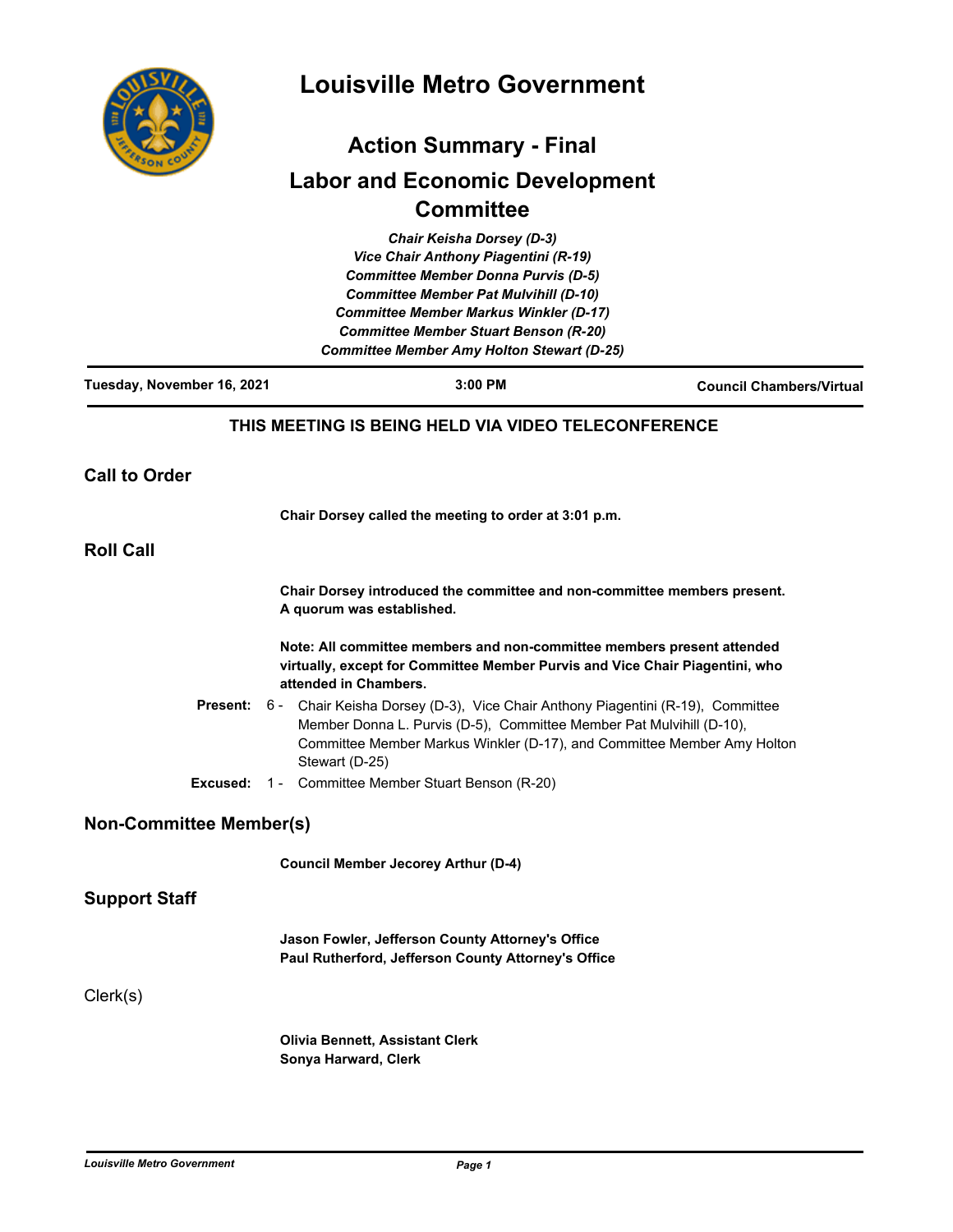#### **Public Hearing**

#### **1.** [ID 21-1549](http://louisville.legistar.com/gateway.aspx?m=l&id=/matter.aspx?key=59058)

### **PUBLIC HEARING PURSUANT TO KRS 65.7401 FOR THE SHELBY STREET DEVELOPMENT AREA**

**This public hearing was not held.**

#### **Pending Legislation**

#### **2.** [R-138-21](http://louisville.legistar.com/gateway.aspx?m=l&id=/matter.aspx?key=58896)

## **A RESOLUTION APPROVING THE GRANTING OF LOCAL INCENTIVES TO PISTON AUTOMOTIVE LLC AND ANY SUBSEQUENT ASSIGNEES OR APPROVED AFFILIATES THEREOF PURSUANT TO KRS CHAPTER 154, SUBCHAPTER 32.**

*Sponsors:*Primary Keisha Dorsey (D-3) and Primary Anthony Piagentini (R-19)

Attachments: R-138-21 V.1 111121 Contract granting local incentives to Piston Automotive LLC.pdf [Piston Automotive - Jeffersontown KBI release 10-05-2020.pdf](http://louisville.legistar.com/gateway.aspx?M=F&ID=6468c9e9-5632-4af8-bce5-657ae094c69e.pdf) [Piston Automotive LLC - Local Letter.pdf](http://louisville.legistar.com/gateway.aspx?M=F&ID=1f5df992-d528-48f3-b6c2-f0bf9f10f4ff.pdf) [Piston Automotive LLC - Local Support ltrs - Prelim Approval.pdf](http://louisville.legistar.com/gateway.aspx?M=F&ID=d598a79f-7985-475f-bddc-82acd06fa5bc.pdf) [Piston Automotive, LLC - KBI Board Report 3-28-19.pdf](http://louisville.legistar.com/gateway.aspx?M=F&ID=c81158fc-21da-4f98-b294-bc55b035dbd6.pdf)

> **A motion was made by Committee Member Winkler, seconded by Vice Chair Piagentini, that this Resolution be recommended for approval.**

**The following spoke to this item:** 

- **Alex Mercer, Louisville Forward**
- **Committee Member Purvis**
- **Vice Chair Piagentini,**
- **Chair Dorsey**

**The following was discussed:** 

**- Piston Automotive, LLC ("Piston") is a Detroit, IL based tier 1 automotive supplier** 

**- Piston opened in Louisville in 2011**

**- With the original expansion announcement in 2019, Piston intended to hire 50 full-time employees at an average hourly wage of \$22.06** 

**- Invested approximately \$1.5M into their facility located in District 11 at 2621 Technology Drive**

**- Piston is relocating into a new and larger facility at 13150 Plantside Drive in District 20**

**- As of now Piston plans to hire an additional 117 full-time employees at an average hourly wage of \$22.06**

**- Piston plans to spend an additional \$21.317M on the new facility -- several cost examples given**

**- The State has increased the amount from \$700,000 to \$1.65M over a 10-year period**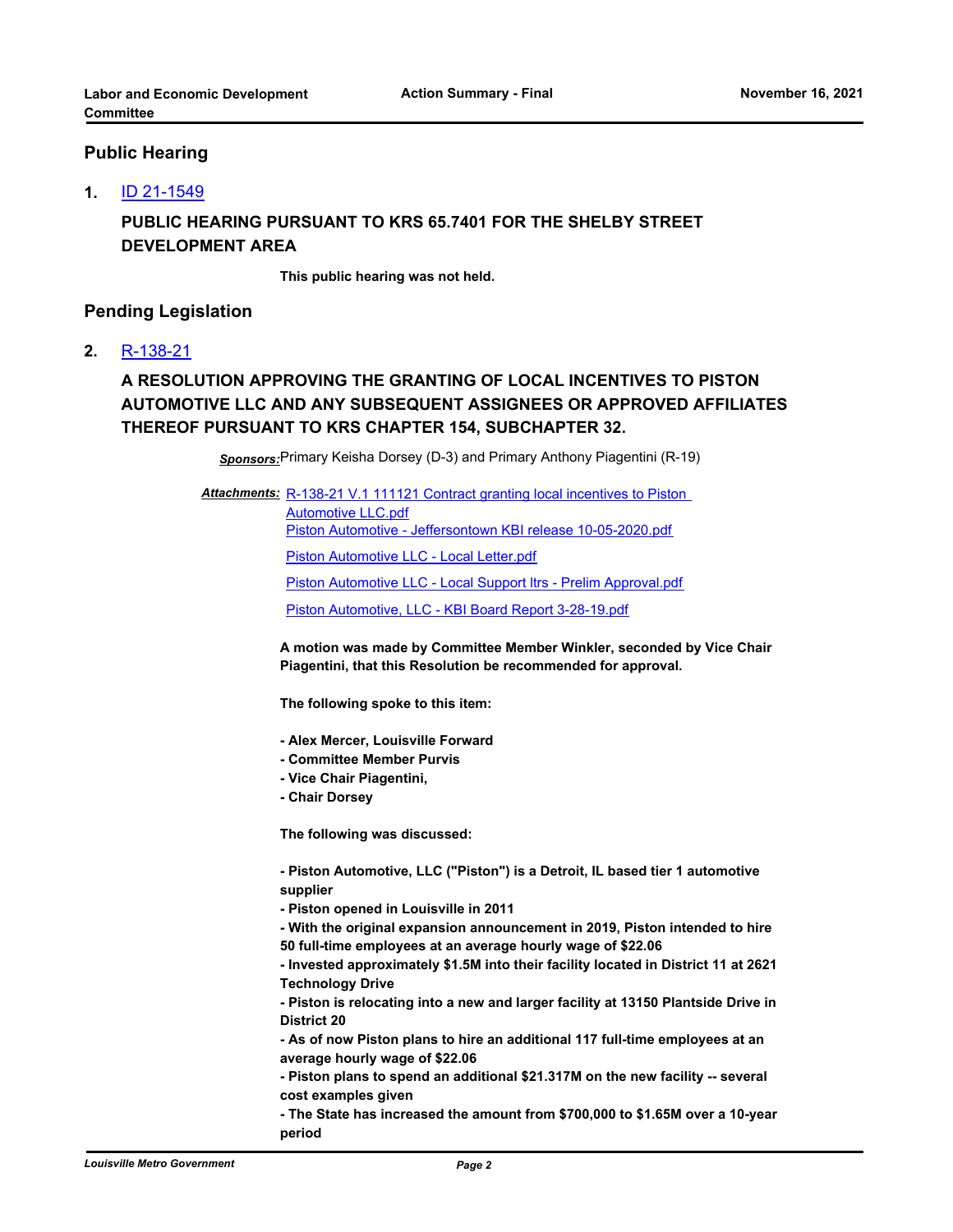**- Questions were asked regarding any future expansion plans -- the new property Piston is relocating to is a little over 300,000 square feet and Piston is currently only planning to use 180,000 square feet, however Piston is planning a future expansion to utilize more of the space** 

**- Questions regarding whether the updated job projections and expenses can be provided -- Piston plans to go to the Kentucky Economic Development Finance Authority in January 2022 to officially amend the original and will provide the new documentation and receive final approval with the new expenses** 

**- Questions regarding whether Metro Council would be approving the percentage or dollar change -- Louisville Metro is responsible for .05 percent out of the 2 percent the city and State agreed upon** 

**The motion carried by a voice vote and this Resolution was sent to the Consent Calendar.**

#### **3.** [R-142-21](http://louisville.legistar.com/gateway.aspx?m=l&id=/matter.aspx?key=58935)

**A RESOLUTION PURSUANT TO THE CAPITAL AND OPERATING BUDGET ORDINANCES APPROVING THE APPROPRIATION TO FUND THE FOLLOWING NONCOMPETITIVELY NEGOTIATED AMENDMENT TO SOLE SOURCE CONTRACT FOR LOUISVILLE METRO PUBLIC HEALTH AND WELLNESS CONCERNING DATA ON RESPONSES TO COVID-19 INTERVENTIONS - (ZENCITY TECHNOLOGIES US, INC. - \$48,000.00 FOR A NEW NOT-TO-EXCEED AMOUNT OF \$78,000.00).**

*Sponsors:*Primary David James (D-6)

Attachments: R-142-21 V.1 111121 Contract for LMPHW converning data on responses to COVID-19 Interventions.pdf [Zencity Technologies Inc. Amendment Documents.pdf](http://louisville.legistar.com/gateway.aspx?M=F&ID=e2399280-657a-4be8-9e17-f89688058a53.pdf)

> **A motion was made by Committee Member Winkler, seconded by Vice Chair Piagentini, that this Resolution be recommended for approval.**

**Connie Mendel, Louisville Metro Public Health and Wellness ("LMPHW"), spoke to this item.** 

**The following was discussed:** 

**- Partnership continuation** 

**- Zencity Technologies US INC. ("Zencity") works exclusively with state and local governments** 

**- Helps LMPHW to better understand and engage with residents** 

**- Zencity provides data collection, conducts surveys, and monitors web-based media**

**- The work between Zencity and LMPHW was originally more directed towards the COVID-19 vaccine administration** 

**The motion carried by a voice vote and the Resolution was sent to the Consent Calendar.**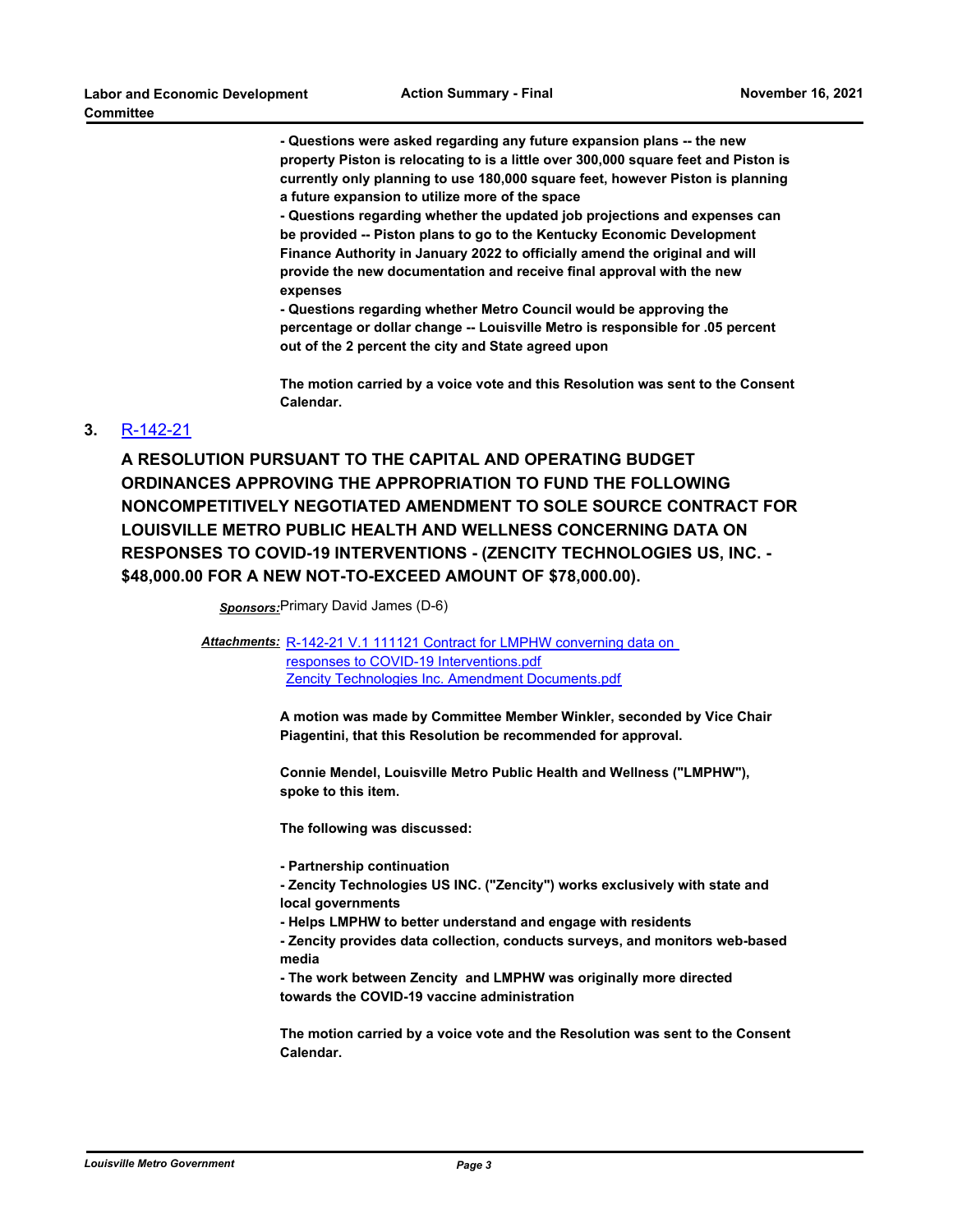#### **4.** [R-144-21](http://louisville.legistar.com/gateway.aspx?m=l&id=/matter.aspx?key=58949)

**A RESOLUTION PURSUANT TO THE CAPITAL AND OPERATING BUDGET ORDINANCES APPROVING THE APPROPRIATION TO FUND THE FOLLOWING NONCOMPETITIVELY NEGOTIATED PROFESSIONAL SERVICE CONTRACT FOR METRO CORRECTIONS CONCERNING EMPLOYER BRANDING SERVICES - (INCIPIO WORKFORCE SOLUTIONS, LLC - \$100,800).**

*Sponsors:*Primary David James (D-6)

Attachments: R-144-21 V.1 111121 Contract for Metro Corrections concerning

employer branding services.pdf [Incipio Workfoce Solutions Contract Documents.pdf](http://louisville.legistar.com/gateway.aspx?M=F&ID=ac4df739-8b92-41a2-92fc-97c0cb57e1ee.pdf)

**A motion was made by Vice Chair Piagentini, seconded by Committee Member Holton Stewart, that this Resolution be recommended for approval.** 

**The following spoke to this item:**

- **Eric Troutman, Louisville Metro Corrections ("LMC")**
- **Committee Member Winkler**
- **Vice Chair Piagentini**
- **Committee Member Holton Stewart**
- **Chair Dorsey**

**The following was discussed:** 

**- Incipio Workforce Solutions, LLC ("Incipio") is the marketing firm that was able to be used quickly to provide services to LMC such as recruitment efforts and re-branding of social media posts**

**- Questions were asked regarding why LMC did not go the route of the competitive bid process -- little to no availability for other marketing firms to work with LMC as well as others' lack of experience with public safety entities - Incipio was able to start immediately and has experience working with military, public safety and government agencies** 

**- Questions were asked regarding why LMC is implementing the request in the form of a sole source contract and not a procurement process -- the Office of Management and Budget ("OMB") suggested this was the route that LMC take - Actions taken by LMC mirrors a procurement process**

**- Asked for confirmation from OMB in written form to be provided** 

**- Incipio is based out of Louisville and Nashville, TN**

**- A general note to OMB was given regarding the attachment of supplemental documentation to the agenda, stating that various firms were reached out to and the names of the firms and the responses received** 

**The motion carried by a voice vote and the Resolution was sent to the Consent Calendar.**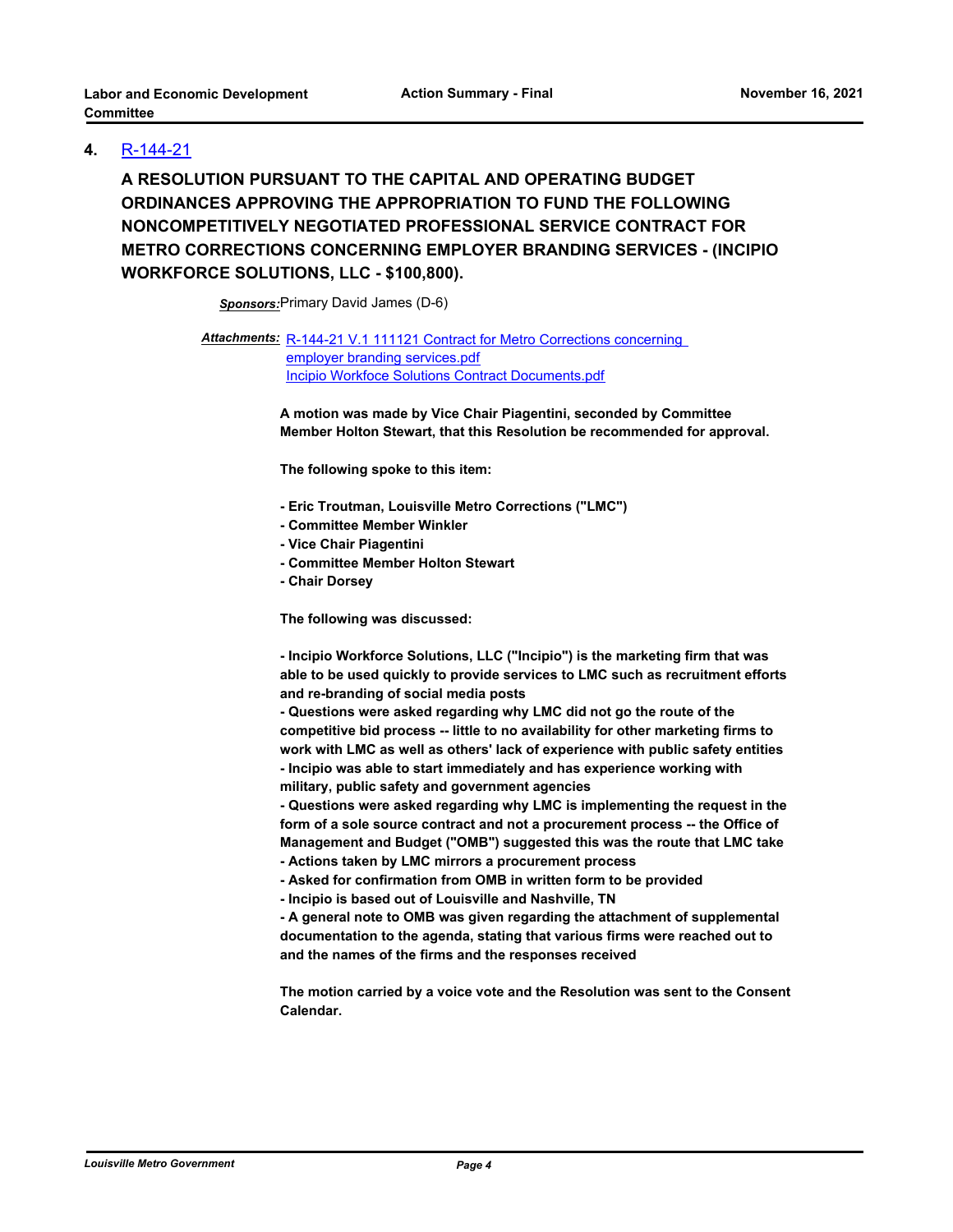#### **5.** [O-536-21](http://louisville.legistar.com/gateway.aspx?m=l&id=/matter.aspx?key=58865)

**AN ORDINANCE ESTABLISHING A DEVELOPMENT AREA PURSUANT TO PROVISIONS OF KRS 65.7041- 65.7083 TO BE KNOWN AS THE SHELBY STREET DEVELOPMENT AREA, DESIGNATING THE METRO DEVELOPMENT AUTHORITY, INC. AS AN "AGENCY", ADOPTING A DEVELOPMENT PLAN, APPROVING ENTERING INTO A LOCAL PARTICIPATION AGREEMENT, AUTHORIZING THE PAYMENT OF THE "RELEASED AMOUNT" PURSUANT TO THE TERMS AND CONDITIONS OF THE LOCAL PARTICIPATION AGREEMENT, REQUIRING THE SUBMISSION OF REGULAR REPORTS TO LOUISVILLE/JEFFERSON COUNTY METRO GOVERNMENT AND AUTHORIZING THE EXECUTION AND DELIVERY OF ANY OTHER DOCUMENTS AND THE TAKING OF ANY OTHER ACTIONS NECESSARY TO ACCOMPLISH THE PURPOSES AUTHORIZED BY THIS ORDINANCE.**

*Sponsors:*Primary Jecorey Arthur (D-4)

Attachments: O-536-21 V.1 111121 Establishing a Development Area and TIF as the Shelby Street Devlopment Area.pdf [O-536-21 ATTACH Exhibit A - Development Plan.pdf](http://louisville.legistar.com/gateway.aspx?M=F&ID=3039e6b6-0b0a-4448-8388-9c529c511ea5.pdf) [O-536-21 ATTACH Exhibit B - Map of Development Area.pdf](http://louisville.legistar.com/gateway.aspx?M=F&ID=9d89687d-01c4-4e3b-934a-1d7460f9a85d.pdf) [O-536-21 ATTACH Exhibit C - Local Participation Agreement.pdf](http://louisville.legistar.com/gateway.aspx?M=F&ID=d32d3536-5ae1-4909-aa62-3dafc09504b7.pdf) [O-536-21 ATTACH Exhibit D - Memorandum of Understanding.pdf](http://louisville.legistar.com/gateway.aspx?M=F&ID=f96029cd-e30c-4104-a16b-b5b0c13bf96f.pdf)

> **A motion was made by Vice Chair Piagentini, seconded by Committee Member Winkler, that this Ordinance be recommended for approval.**

**The following spoke to this item:** 

- **Rebbeca Fleischaker, Louisville Forward**
- **Council Member Arthur**
- **Chair Dorsey**
- **Mariah Gratz, Weyland Ventures**
- **Denise Thomas, Family Scholar House**
- **Jaydee Graham, Family Scholar House**
- **Vice Chair Piagentini**
- **Committee Member Mulvihill**
- **Committee Member Holton Stewart**

**The following was discussed:** 

**- Introduction of Jason Woodall with Louisville Forward and Economic Development** 

- **Louisville Forward will be providing a fuller presentation regarding this Ordinance at the Committee of the Whole meeting on December 2, 2021**
- **The Kentucky Business Investment Tool is for job creation and wages**
- **The Tax Increment Financing ("TIF") definition was given**
- **Various TIF examples were given**
- **This TIF is a performance based investment tool -- rebate that comes back to the developer once the development is generating revenue**
- **Questions asked regarding TIF capacity -- Section II of this Ordinance does review the capacity**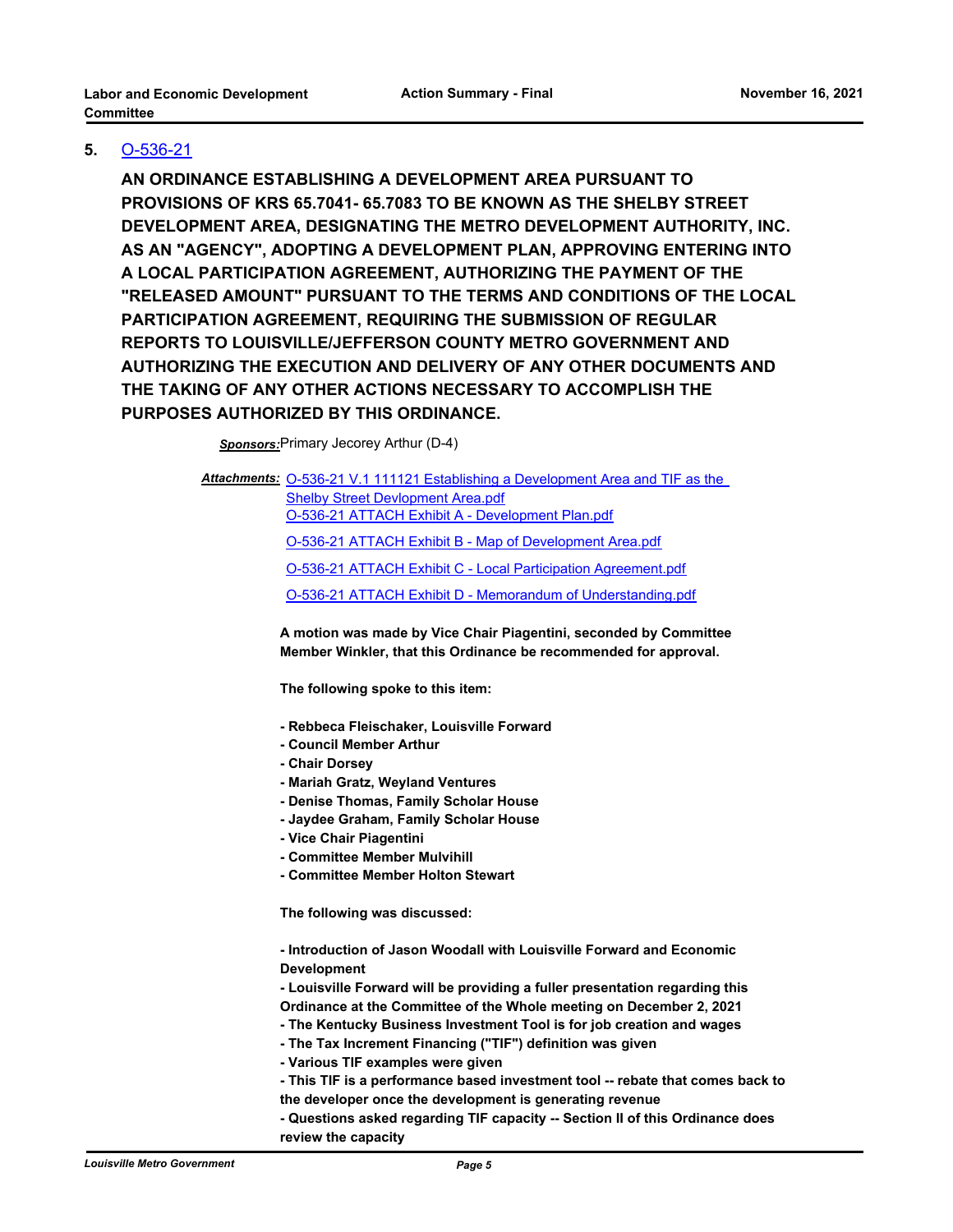**- This TIF cannot exceed 20 percent of all taxable value and Louisville Forward is currently at approximately 2 percent of taxable value county wide - There is a local participation agreement with five groups of properties involved in the development plan - The need to close Louisville's housing gap - Asked for the questions that were provided to Louisville Forward prior to the meeting be addressed - Questions asked regarding the tax increment in dollars -- \$7.7M of the \$115M project total over a 20-year span - Questions asked regarding the tax increment in dollars going to the affordable housing component versus the amount going to the developer - Five current TIFs in the NULU area -- TIF liability for these projects is \$17M over a 20-year span - Questions asked regarding business opportunities in NULU - Questions asked regarding why the TIF is being used for affordable housing versus other mechanisms for the Affordable Housing Trust Fund -- the Affordable Housing Trust Fund only funds a portion of what is needed for the affordable housing development - This development will consist of: - 295 units of market rate housing - 60 units for Family Scholar House - 130 room hotel with roof-top bar - 70,000 square feet of commercial space, office, retail and restaurant - 280 car parking garage - Review of community benefits provided - 443 public housing units in NULU neighborhood - Family Scholar House plans to service residents within the Phoenix Hill and Liberty Green neighborhoods - Family Scholar House plans to give priority and housing applications to anyone currently or formerly living at the Clarksdale Public Housing Project - Whether there is anyone else besides interns that would not have access to the living wage -- no one foreseen - How many people from the neighborhood would be able to work on this development -- there is no targeted percentage - Whether there is a price point for the planned family community programming -- Family Scholar House programming is completely free - Family Scholar House programs gives families and youth the opportunity to be fully self sufficient and integrated back into the community and workforce - Questions asked as to why residents should come back to live at the Family Scholar House -- Family Scholar House gives countless education opportunities and resources to be able to sustain independent living and thrive within the community - Questions asked regarding the housing and hotel gap that puts Louisville at a disadvantage when competing with other cities regarding events -- this development will help to close the housing gap, and Louisville Forward would like to get with Louisville Tourism to get accurate data regarding the hotel gap - Whether any additional or supplemental funds beyond the TIF amount would be sought to complete the affordable housing component -- the Family Scholar House is approximately a \$13M project, and soft money is usually provided, as well as other potential funding sources that will be exhausted to close the gap for the remaining funds needed - \$11M worth of infrastructure investment for the cost of \$7.7M** 

**- Concerns shared regarding other areas in Louisville that receive private**